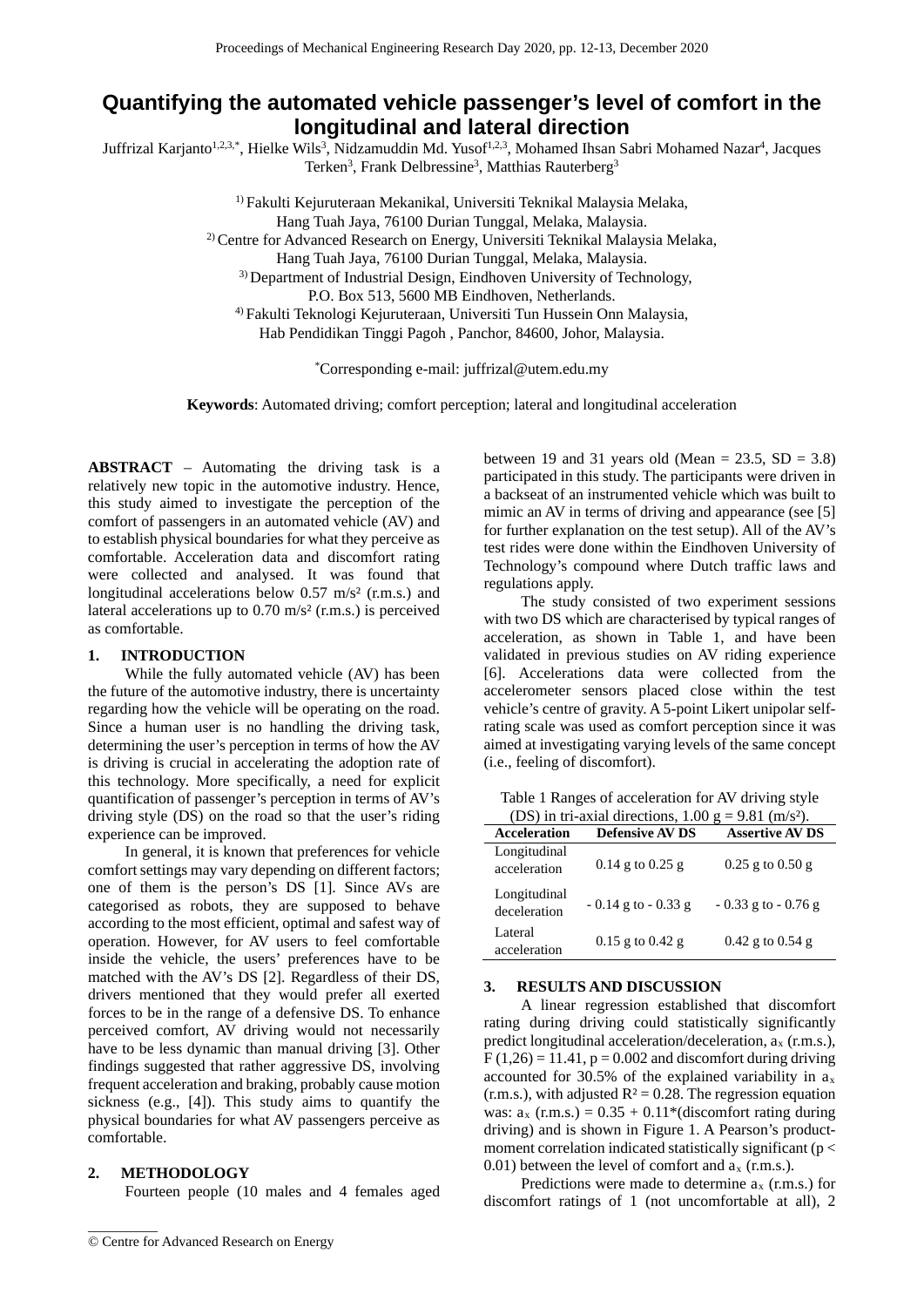(slightly uncomfortable), and 3 (moderately uncomfortable). For rating equal to 1,  $a_x$  (r.m.s.) was predicted as 0.46 (m/s²), 95% CI [0.36, 0.56]; for rating equal to 2,  $a_x$  (r.m.s.) was predicted as 0.57 (m/s<sup>2</sup>), 95% CI [0.51, 0.64]; and for rating equal to 3,  $a_x$  (r.m.s.) was predicted as 0.69 (m/s²), 95% CI [0.59, 0.78]. The level slightly uncomfortable was assumed to be the upper boundary of what is tolerable, in terms of discomfort. Therefore,  $0.57 \,$  (m/s<sup>2</sup>) was considered as an upper boundary for longitudinal r.m.s. acceleration that is perceived as comfortable.



Figure 1 Linear regression of rating and frequencyweighted r.m.s. acceleration in the longitudinal direction



Figure 2 Linear regression of rating and frequencyweighted r.m.s. acceleration in lateral direction

A linear regression established that discomfort rating during driving could statistically significantly predict lateral acceleration,  $a_y$  (r.m.s.), F (1,26) = 8.01, p = 0.009 and discomfort during driving accounted for 23.50% of the explained variability in  $a_v$  (r.m.s.), with adjusted  $R^2 = 0.21$ . The regression equation was:  $a_v$  $(r.m.s.) = 0.57 + 0.069*(disconfort rating during driving)$ and is shown in Figure 2. Pearson's product-moment correlation indicated statistically significant ( $p < 0.01$ ) between the level of comfort and  $a_v$  (r.m.s.).

Predictions were made to determine  $a<sub>v</sub>$  (r.m.s.) for discomfort ratings of 1 (not uncomfortable at all), 2 (slightly uncomfortable), and 3 (moderately uncomfortable). For rating equal to 1,  $a_v$  (r.m.s.) was predicted as 0.64 (m/s²), 95% CI [0.56, 0.71]; for rating equal to 2,  $a_v$  (r.m.s.) was predicted as 0.70 (m/s<sup>2</sup>), 95% CI [0.66, 0.75]; and for rating equal to 3,  $a_v$  (r.m.s.) was predicted as 0.77 (m/s²), 95% CI [0.70, 0.84]. The level *slightly uncomfortable* was assumed to be the upper boundary of what is tolerable, in terms of discomfort. Therefore, 0.70 (m/s<sup>2</sup>) was considered as an upper boundary for tolerable lateral r.m.s. acceleration, in terms of subjective comfort.

#### **4. CONCLUSION**

It was found that longitudinal accelerations below  $0.57 \text{ m/s}^2$  (r.m.s.) and lateral accelerations up to  $0.70 \text{ m/s}^2$ (r.m.s.) is perceived as comfortable in AV driving.

### **ACKNOWLEDGEMENT**

The authors fully acknowledged Universiti Teknikal Malaysia Melaka (UTeM) and Eindhoven University of Technology (TU/e) for the approved fund that makes this important research viable and effective. This research is fully supported by an international grant, ANTARABANGSA-TUE/2019/FKM-CARE/A00023.

#### **REFERENCES**

- [1] Af Wåhlberg, A. E. (2006). Short-term effects of training in economical driving: Passenger comfort and driver acceleration behavior. *International Journal of Industrial Ergonomics*, *36*(2), 151-163.
- [2] Basu, C., Yang, Q., Hungerman, D., Sinahal, M., & Draqan, A. D. (2017). Do you want your autonomous car to drive like you?. In *2017 12th ACM/IEEE International Conference on Human-Robot Interaction (HRI* (pp. 417-425). IEEE.
- [3] Lange, A., Maas, M., Albert, M., Siedersberger, K. H., & Bengler, K. (2014). Automatisiertes Fahren-So komfortabel wie möglich, so dynamisch wie nötig. In *30. VDI-VW-Gemeinschaftstagung dqFahrerassistenz und integrierte Sicherheitdq*.
- [4] Tjärnbro, H., & Karlsson, N. (2012). Motion sickness in cars-Physiological and psychological influences on motion sickness.
- [5] Karjanto, J., Yusof, N. M., Wang, C., Terken, J., Delbressine, F., & Rauterberg, M. (2018). The effect of peripheral visual feedforward system in enhancing situation awareness and mitigating motion sickness in fully automated driving. *Transportation Research Part F: Traffic Psychology and Behaviour*, *58*, 678-692.
- [6] Karjanto, J., Yusof, N. M., Terken, J., Delbressine, F., Hassan, M. Z., & Rauterberg, M. (2017). Simulating autonomous driving styles: Accelerations for three road profiles. In *MATEC Web of Conferences* (Vol. 90, p. 01005). EDP Sciences.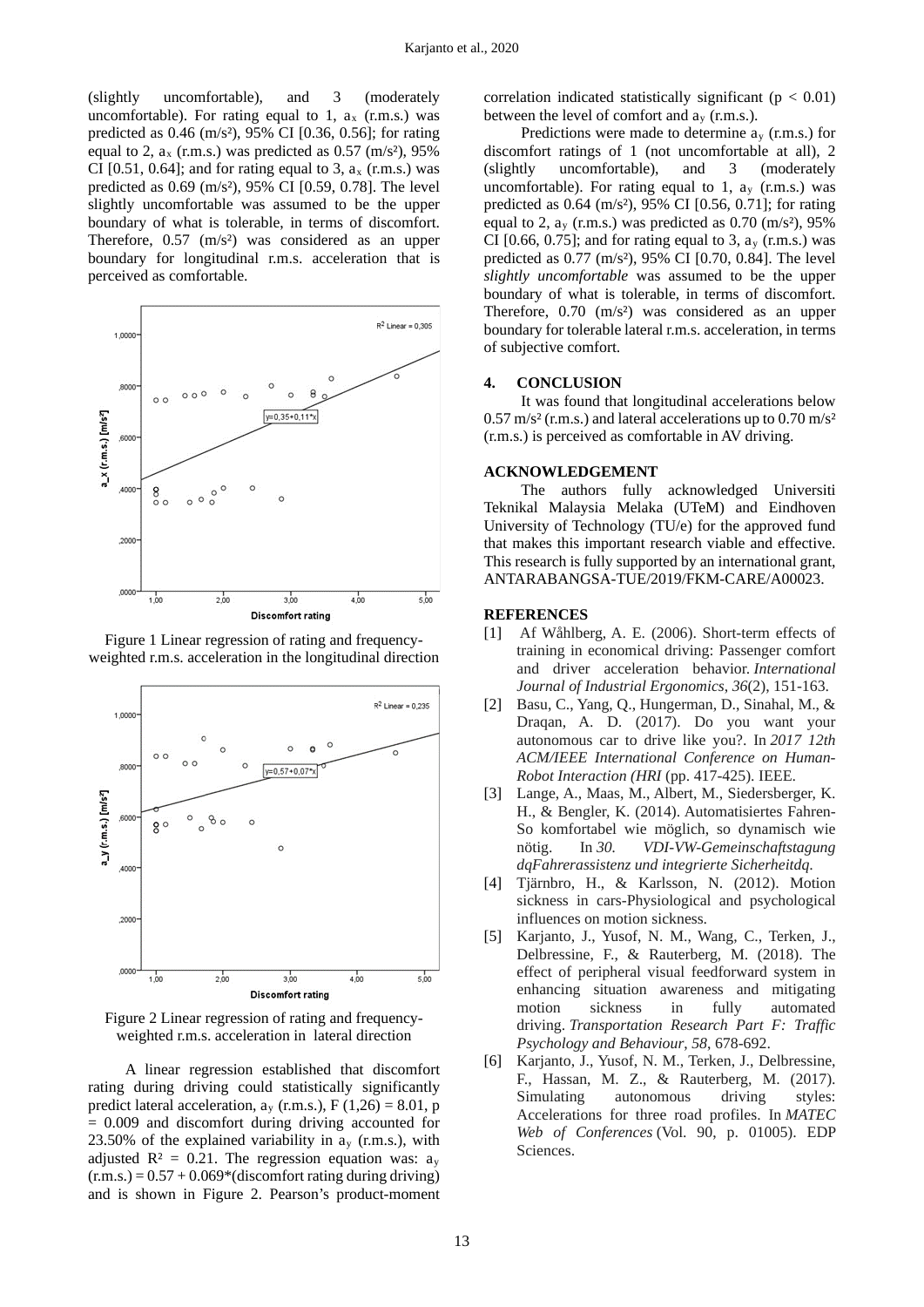

# Proceedings of **MECHANICAL ENGINEERING RESEARCH DAY 2020**

# C

## 16 December 2020 | Kampus Teknologi UTeM

## www3.utem.edu.my/care/proceedings

**Edited by** Mohd Fadzli Bin Abdollah **Hilmi Amiruddin Amrik Singh Phuman Singh** 

Jointly organized by: Fakulti Kejuruteraan Mekanikal **Centre for Advanced Research on Energy** 

Co-organized by: **Graduate School of Engineering, Nagoya University**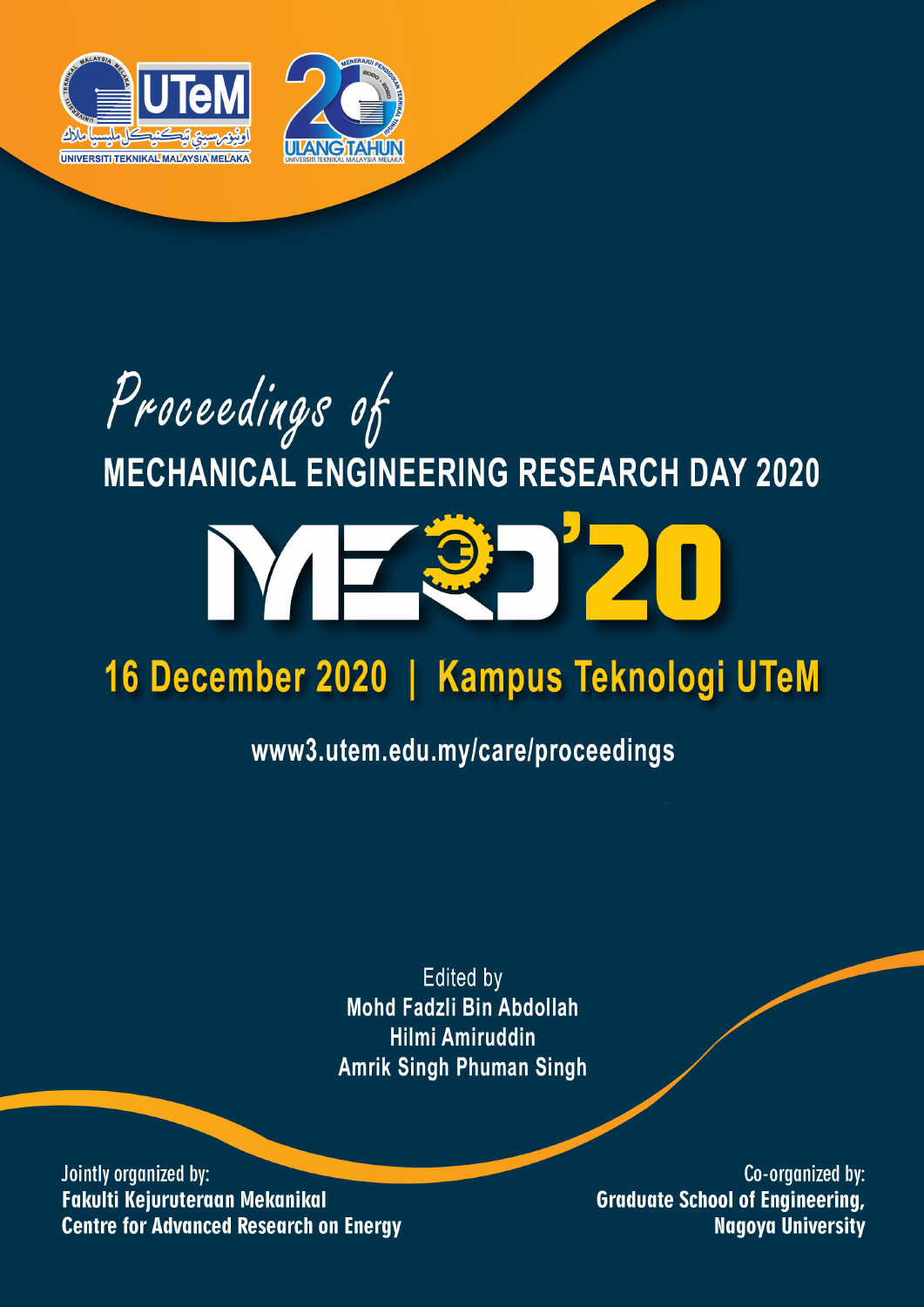# **Proceedings of Mechanical Engineering Research Day 2020**

**Edited by** Mohd Fadzli Bin Abdollah Hilmi Amiruddin Amrik Singh Phuman Singh

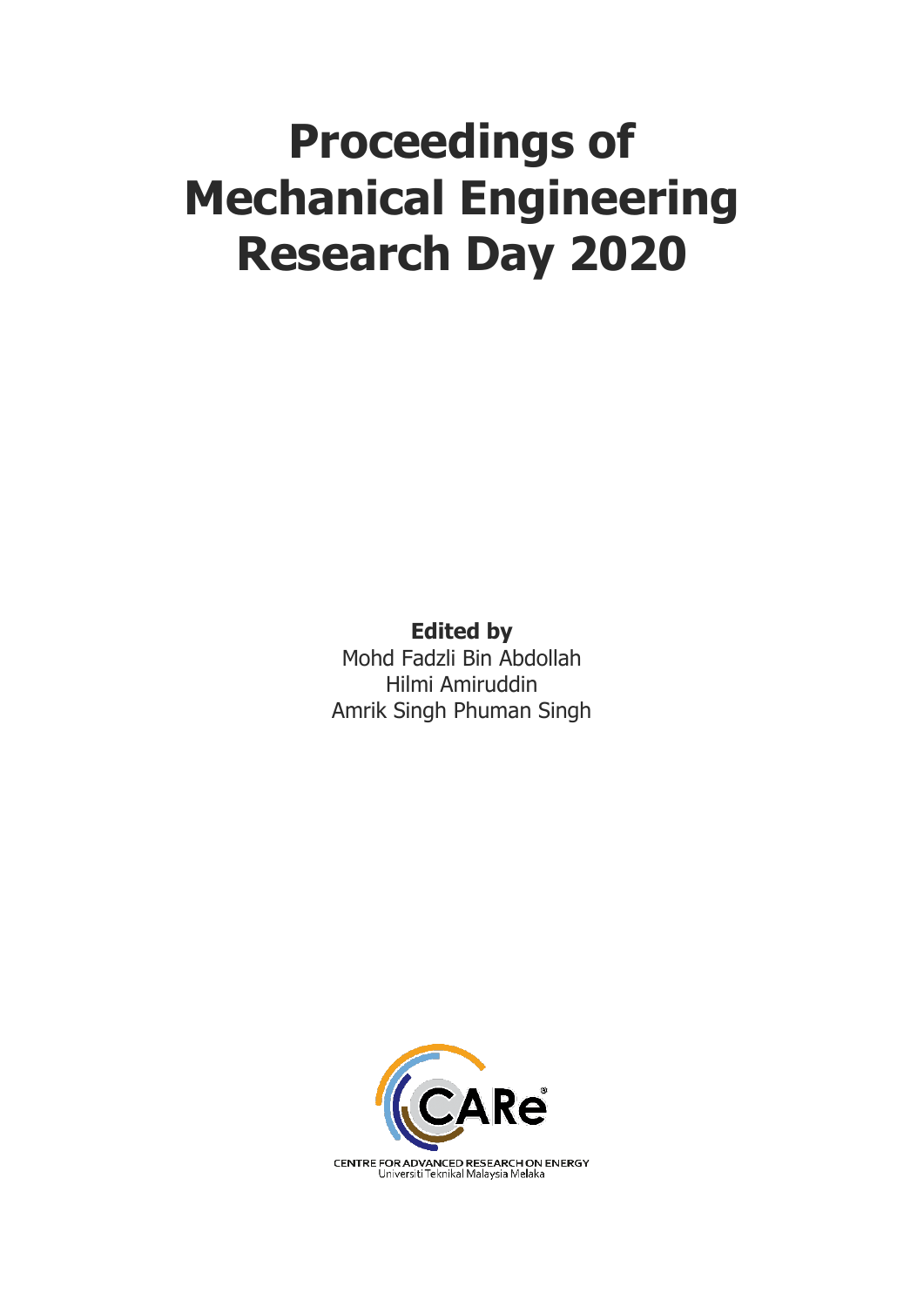## **First published 2020**

Copyright © 2020 by Centre for Advanced Research on Energy (CARe)

All rights reserved. No part of this publication may be reproduced, stored in a retrieval system, or transmitted, electronic, mechanical photocopying, recording or otherwise, without the prior permission of the Publisher.

## **ISBN: 978-967-2454-36-6 (online)**

## **Published and Printed in Malaysia by:**

Centre for Advanced Research on Energy, Faculty of Mechanical Engineering, Universiti Teknikal Malaysia Melaka, Hang Tuah Jaya, 76100 Durian Tunggal, Melaka, MALAYSIA. Tel: +606 270 4335 | E-mail: care@utem.edu.my www.utem.edu.my/care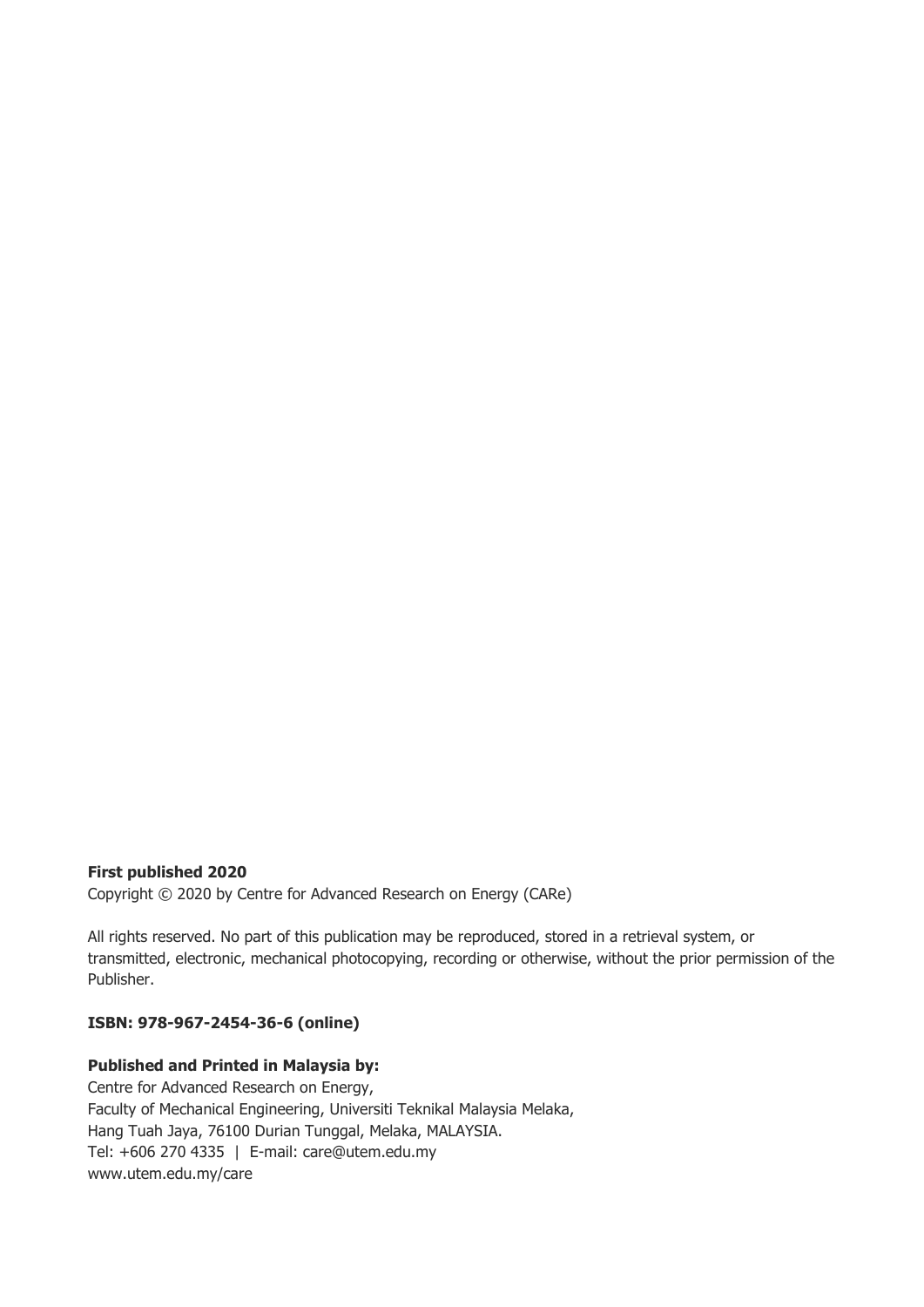## **Editorial Preface**

This open access e-proceedings contains a compilation of 170 selected papers from the  $7<sup>th</sup>$  Mechanical Engineering Research Day (MERD'20) that was held virtually at Kampus Teknologi UTeM, Melaka, Malaysia, on 16 December 2020. The event was jointly organized by the Faculty of Mechanical Engineering and Centre for Advanced Research on Energy, Universiti Teknikal Malaysia Melaka. This year, MERD is also be co-organized by Graduate School of Engineering, Nagoya University, Japan.

It was gratifying to all of us when the response for MERD'20 is overwhelming as the technical committees received 230 submissions from various areas of mechanical engineering and related fields to facilitate the mutual understanding of fundamentals, theory and applications including Automotive, Additive Manufacturing, Advanced Materials and Processes, Computer Modeling and Simulation, CBM, Mechanical Vibration and Control, Energy Engineering and Management, Engineering Education, Mechanical Design and Optimization, Structural and Mechanical Testing, Surface Engineering and Tribology, Thermal and Fluids. All submitted papers are then peer-reviewed, revised according to the reviewers' comments and ultimately 170 papers were accepted for publication in this proceeding. This open access e-proceedings can be viewed or downloaded via www3.utem.edu.my/care/proceedings. We hope that this proceeding will serve as a valuable reference for researchers.

With the large number of submissions, the event has achieved its main objective which is to bring together educators, researchers, and practitioners to share their findings and perhaps sustaining the research culture in the university and industry.

As the editors-in-chief, we would like to express our gratitude to the fellow review members for their tireless effort in reviewing the submitted papers for this proceeding. We also would like to say special thanks to all the authors for promptly revising their papers according to the proceeding requirements. Special thanks are extended to the organizer of the MERD'20.

Thank you

Mohd Fadzli Bin Abdollah Hilmi Amiruddin

Amrik Singh Phuman Singh

Editors-in-Chief *Universiti Teknikal Malaysia Melaka*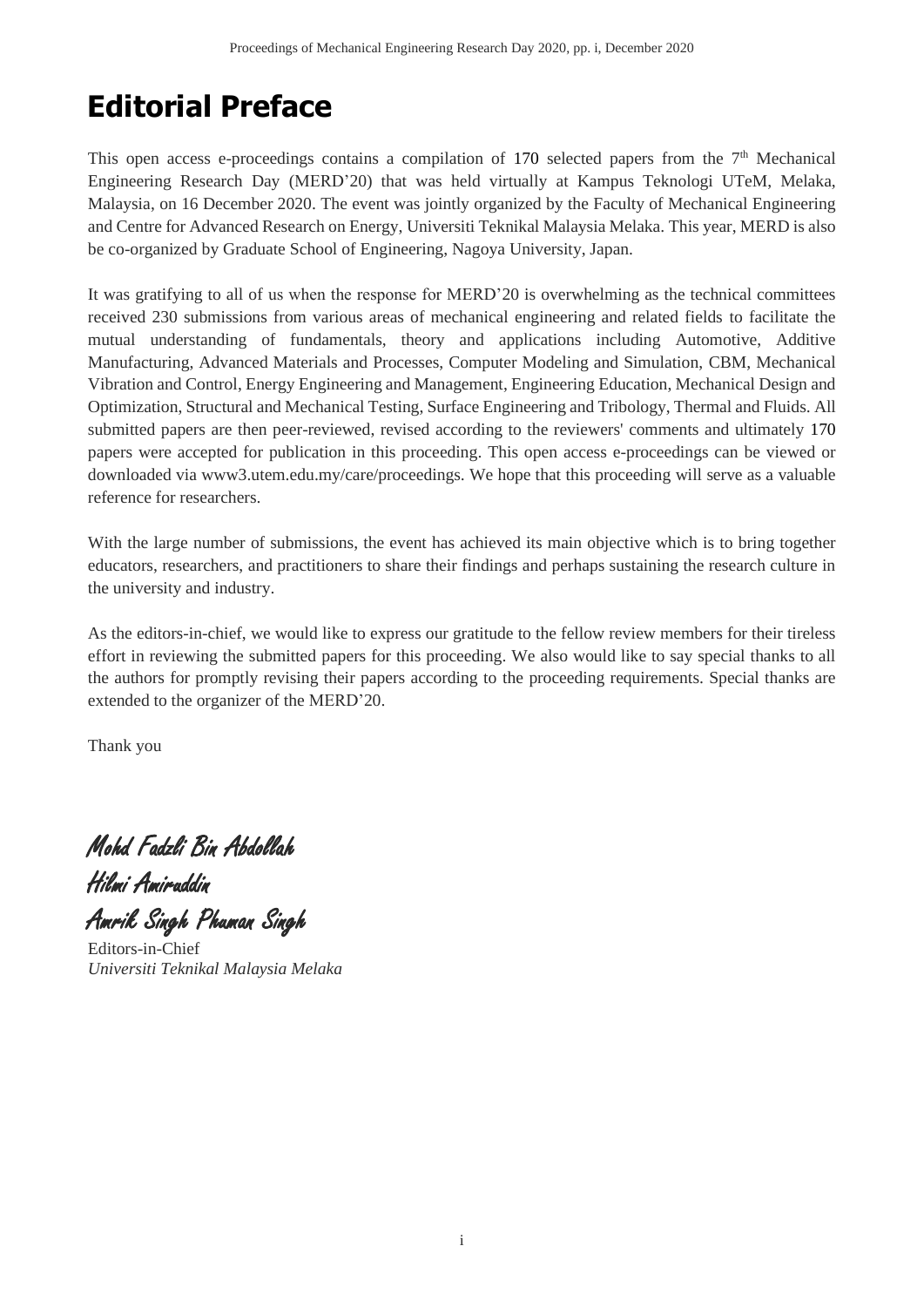## **Editorial Board**

## **Editors-in-Chief**

Mohd Fadzli Bin Abdollah - Universiti Teknikal Malaysia Melaka, Malaysia Hilmi Amiruddin - Universiti Teknikal Malaysia Melaka, Malaysia Amrik Singh Phuman Singh - Universiti Teknikal Malaysia Melaka, Malaysia

## **International Advisory Editorial Board**

Noritsugu Umehara - Nagoya University, Japan Takayuki Tokoroyama - Nagoya University, Japan